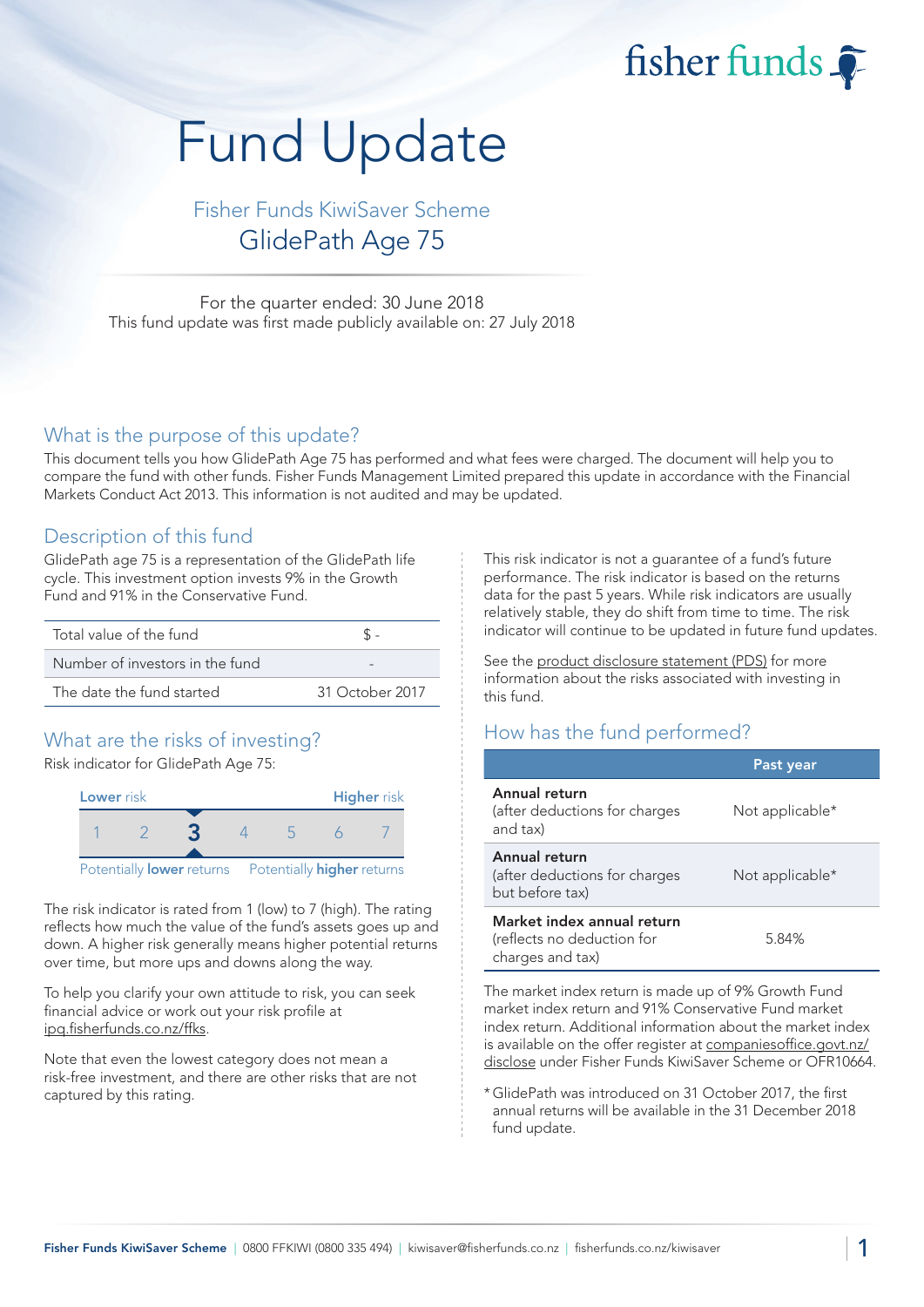# What fees are investors charged?

Investors in GlidePath Age 75 are charged fund charges that include GST. In the year to 31 March 2018 these were:

|                                                       | % of net asset value   |
|-------------------------------------------------------|------------------------|
| <b>Total fund charges</b>                             | 1.02%                  |
| Which are made up of:                                 |                        |
| <b>Total management and</b><br>administration charges | 1.02%                  |
| Including:                                            |                        |
| Manager's basic fee                                   | 0.85%                  |
| Other management and<br>administration charges        | 0.13%                  |
| Total performance-based fees <sup>1</sup>             | $0.04\%$               |
| Other charges:                                        | \$ amount per investor |
| Annual membership fee                                 | ፍ36                    |

Small differences in fees and charges can have a big impact on your investment over the long term.

# Example of how this applies to an investor

Sarah had \$10,000 in the fund at 31 October 2017 and did not make any further contributions. At 30 June 2018, Sarah received a return after fund charges were deducted of \$249 (that is 2.49% of her initial \$10,000). Sarah also paid \$24 in other charges. This gives Sarah a total return after tax of \$225 for the period.

# What does the fund invest in?

#### Actual investment mix

This shows the types of assets that the fund invests in.



#### Target investment mix

This shows the mix of assets that the fund generally intends to invest in.



#### Currency hedging

The currency hedge ratios for each asset class (hedged into NZD) are:

|                                    | <b>Benchmark</b> | ' Actual as at 30 June 2018 , |
|------------------------------------|------------------|-------------------------------|
|                                    |                  |                               |
| International fixed interest       | 100%             | 98.2%                         |
| Australian equities                | 70%              | 55.7%                         |
| International equities             | 50%              | 44.0%                         |
| Listed property (overseas portion) | 70%              | 68.6%                         |